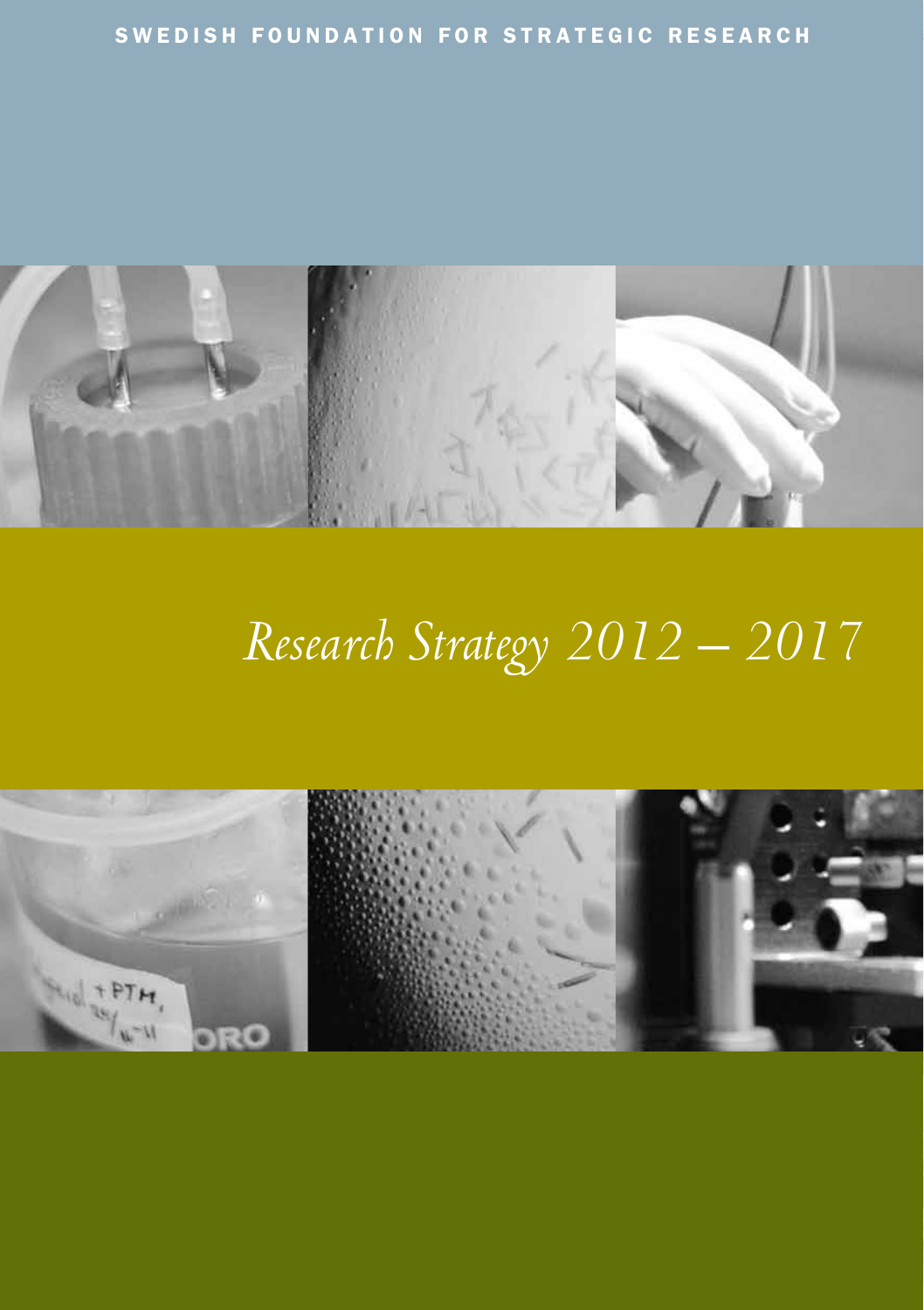# *Research Strategy 2012 – 2017*

### Introduction

According to its statutes, the purpose of the Foundation is to support research and postgraduate studies in science, engineering and medicine in order to strengthen research environments of the highest scientific quality in an international perspective for the purpose of strengthening Sweden's future competitiveness.

The Foundation supports research of great importance for the development of Swedish industry and society, both in areas where Sweden is among the leading nations in the world today and in areas where Sweden has the potential to become a leader, in order to take advantage of the in-depth knowledge, expertise and structure that exists and can be created in our country.

The interpretation of the key words *strategic research* and *competitiveness* is decisive for how the Foundation carries out its mission. The Foundation has defined *strategic research* as research that will be of benefit to Sweden. Benefit can be assessed based on one or more of the following aspects:

- research whose results can serve as a basis for the development of existing or new enterprises;
- broadened and improved postgraduate programmes that produce scientists who are attractive for employment primarily in the business and public sectors, but also in academia;
- the ability of internationally high-class research environments to attract uniquely qualified scientists and international investments to Sweden;
- research that serves as a focus for international cooperation, whereby knowledge of interest to Swedish industry can be acquired.

All of this also contributes to more job opportunities, better working conditions and better health, as well as to a more sustainable society.

Competitiveness is evaluated on the basis of how well Swedish research and Swedish research results stand up to international comparison. The goal is that Swedish industry and Swedish society should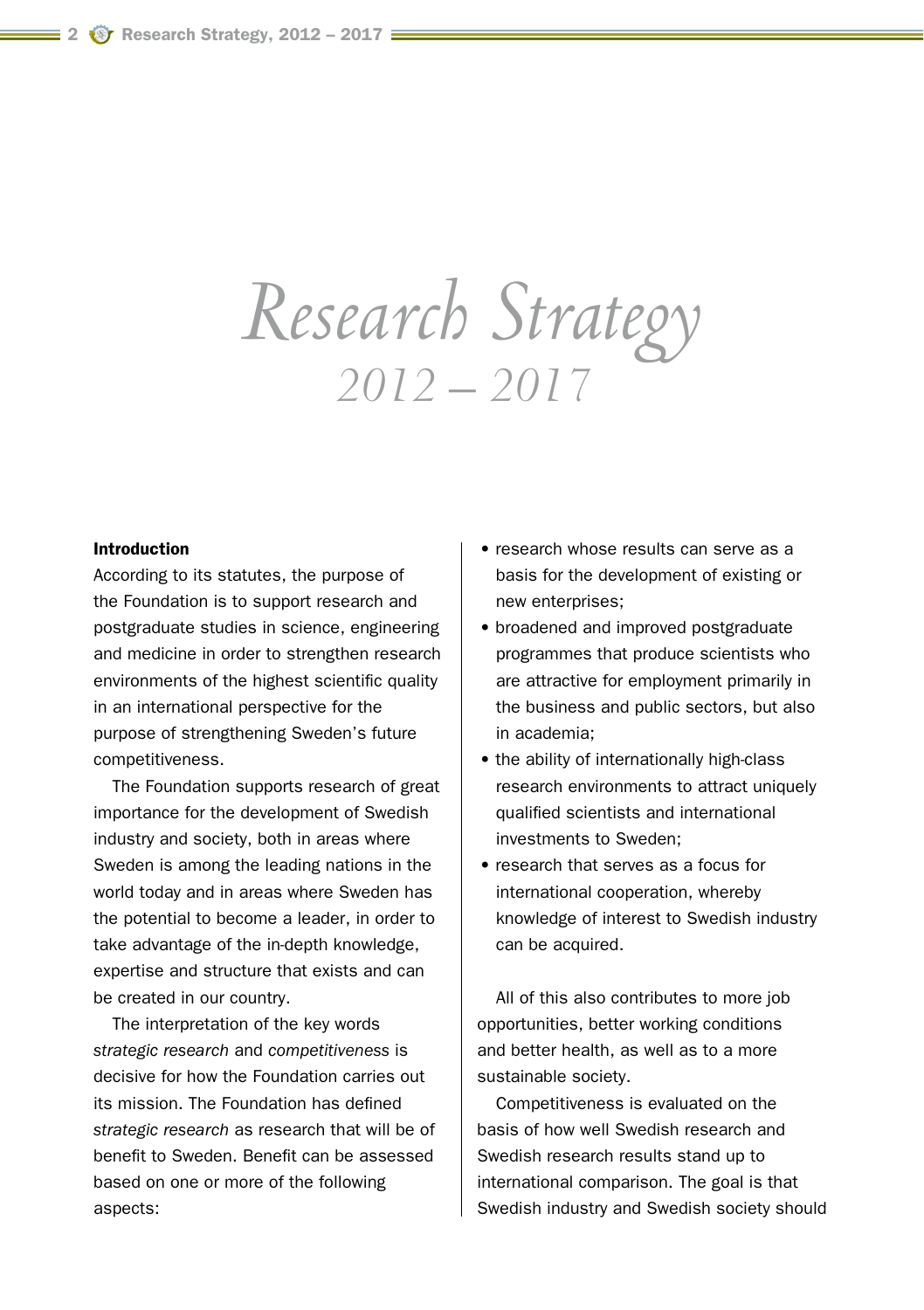be strengthened, that Swedish positions should be advanced in terms of growth and sustainable development as well as vital human measures such as quality of life, and that the contribution of Swedish researchers to global research should grow in importance and scope.

## 2. Focus of activities

Thanks to its organizational form and independence, the Foundation enjoys unique freedom to act without regard to shortsighted and constraining considerations. The Foundation does not assume longterm funding responsibility for individual research areas; rather, its commitments are time-limited and its priorities shift between different areas and organizational forms based on current assessments of needs and opportunities. This means that resources are not distributed evenly in time between different research groups, scientific fields, social sectors, branches of industry, universities or institutes. The Foundation strives to focus its efforts and resources on areas where it can serve as a catalyst in creating added value by supporting creativity and innovative thinking in research and

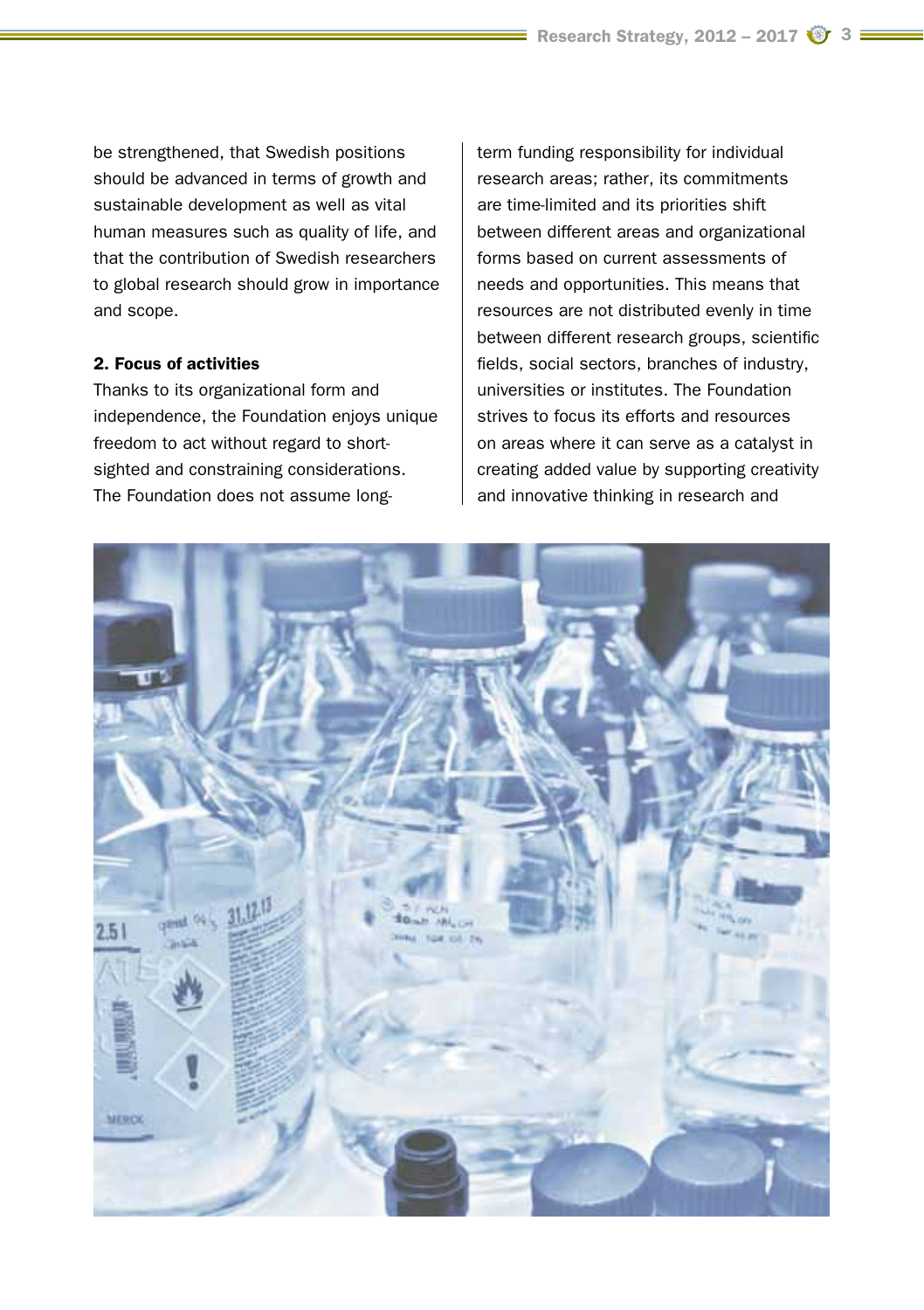postgraduate education within its sphere of activity in Sweden. The resources are targeted within selected focus areas, both at strong research environments and individual researchers.

A standard that must be met by all research programmes funded by the Foundation is scientific excellence. To prove that this standard is met, the results must undergo peer review, which normally requires publication in international scientific journals. The size of the grants is determined by how many researchers and research groups there are within the relevant areas covered by the call for proposals. Another prerequisite is that Swedish research must be strong in this/these area(s), or that it is important that Swedish research should become strong in them.

Besides being of the highest scientific quality in an international perspective, the funded research must have the potential of yielding additional knowledge and expertise that can be expected to ultimately be applicable within knowledge-intensive and high-tech branches of industry or social sectors in Sweden. Applications for research grants shall describe how the research results can eventually be put to use, for example in the form of technology transfer, demonstrators (new functional or technical concepts) or intellectual property rights. The Foundation does not support commercialization processes per se; however, 3% of each research grant can be used by the grantees for proof-of-principle research, advice and patent applications (Swedish and PCT).

The Foundation furthermore wishes to strongly encourage linkages between research areas that have not previously collaborated for the purpose of stimulating transboundary research.

The time frame for individual initiatives normally encompasses a grant period of 3-6 years (except for small programmes and ad hoc initiatives). A condition for funding of more long-term initiatives is that the potential exists for continuation and development of the programme with another funding body, for example if the programme fits into the long-term plans of the concerned university/ institute, or if it can bring a new field to competitiveness with other funding bodies or be taken over by the relevant industry.

#### 3. The financial framework

In contrast to most other major public research funding bodies, the Foundation is not dependent on annual appropriations. The Governing Board determines the budget for new commitments over time and is able to draw on the capital, not just the return. The Foundation's freedom to decide on the grant volume makes it possible to adjust the level of the grant to the prevailing situation in Swedish society and in the Swedish research and educational system.

Based on current and projected capital growth and on the need for research viewed in relation to demands on long-term stability in the Foundation's funding, the Foundation judges that the annual grant volume should be at a level of about SEK 600 million in real terms. The Foundation thereby expects to continue to be an important actor in the Swedish research funding system until 2030.

## 4. SSF's role in relation to other research funding bodies

According to its statutes, the Foundation shall support "both pure basic research and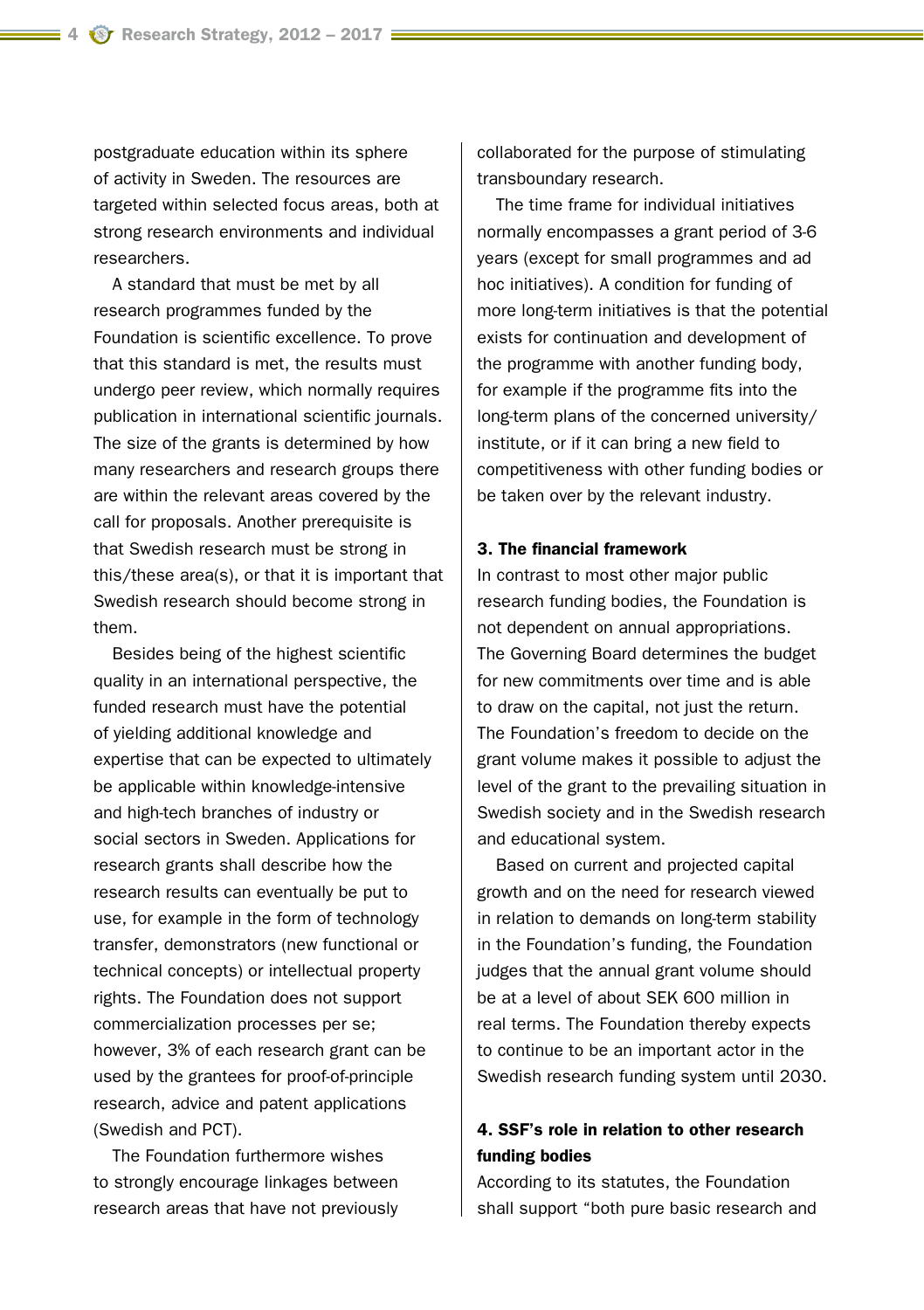applied research, as well as research that bridges the gap between these extremes". This means that the Foundation's sphere of activity overlaps those of both the Swedish Research Council (VR) and Vinnova. A schematic illustration of this can be plotted in a four-field diagram with degree of control on the x-axis (free vs. targeted research) and proximity to practical problems on the y-axis (basic vs. applied research). In such a diagram, the Swedish Research Council is more at home in the upper left-hand field "Free basic research", Vinnova in the lower right-hand field "Need-driven applied research" and SSF in the upper right-hand field "Strategic research", with overlap in relation to the roles of the other two authorities. See the illustration below.

applied R&D. However, joint funding of programmes by the Foundation and other funding bodies should only be considered in cases where such collaboration entails a considerable advantage due to the specific complementary expertise of another funding body. Furthermore, the Foundation is always looking for new forms of research funding that are important for Sweden's development, but which other funding bodies cannot always offer, in order to complement these other funding bodies for the purpose of meeting strategic needs.

Contacts with the Foundation's clients in the private and public sectors are also of crucial importance for the Foundation. The Foundation's evaluation panels always include business and other societal representatives.



The Foundation is prepared to contribute to and develop the cooperation that exists today between different research funding bodies. In particular, the Foundation regards it as advantageous if funding bodies with differing responsibilities can shift responsibility for certain programmes between themselves as they develop from basic research towards

#### 5. Types of grants and main areas

The Foundation will primarily use the following types of grants: Synergy Grants, previously known as Framework grants, the individual grants Future Research Leaders, the Ingvar Carlsson Award, and Strategic Mobility. Synergy Grants support research carried out by 2 to 4 collaborating scientists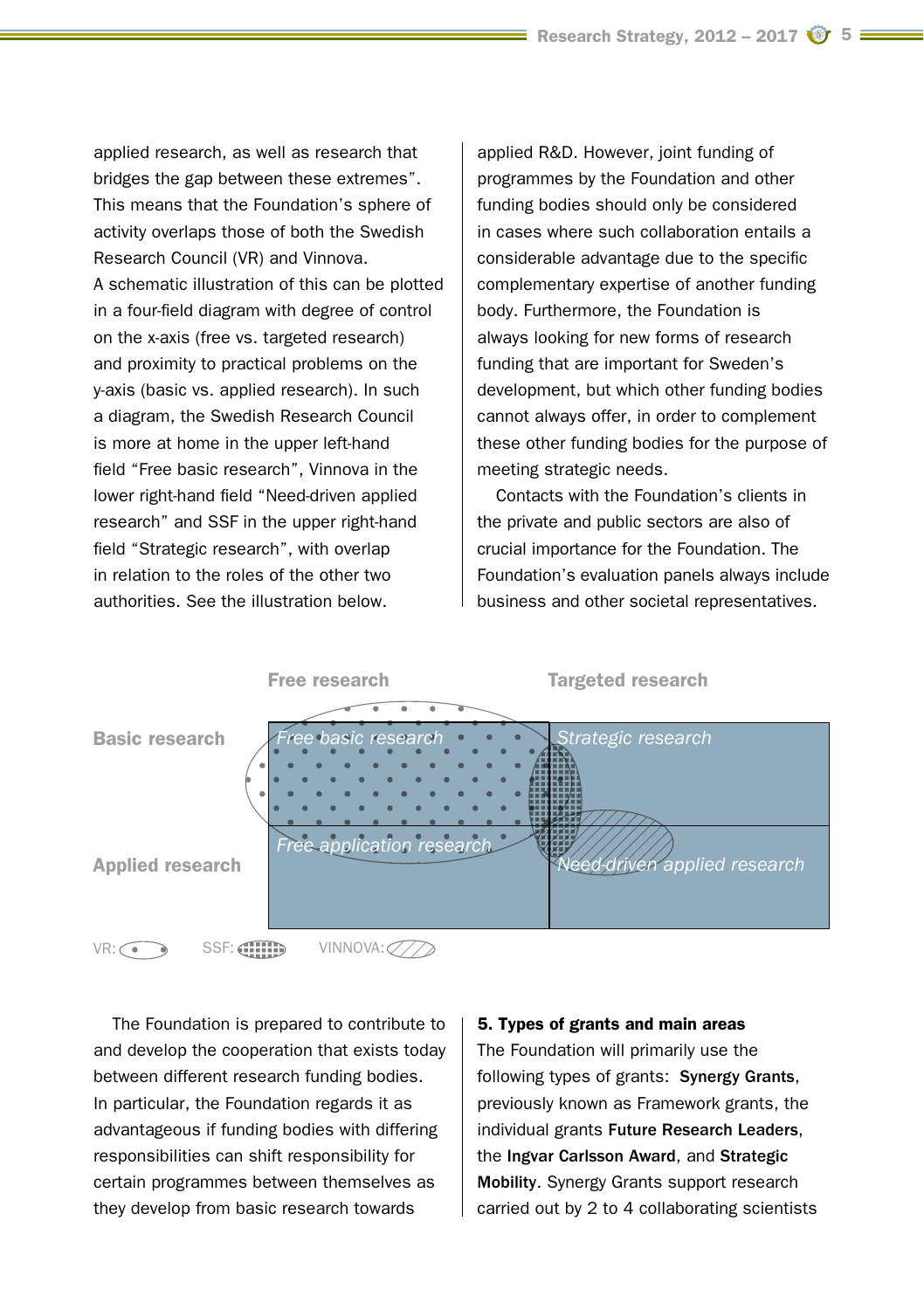with complementary competencies to solve an import scientific problem. One of these scientists should be main applicant and the other co-applicants.

Micro Grants can be considered as a tool for the Governing Board, but only on its own initiative. Similarly, "Wild Cards" can be used in connection with joint international projects, for example. Such grants should target individuals, not groups of researchers.

Main areas should be selected on the basis of "need" and be targeted at a given discipline. At the same time, interesting "cross-connections" between disciplines must be taken into account. The main areas are very broad, which means that the Foundation has to focus more on the subareas. These subareas will be designated in scientific terms. The following main areas will be prioritized during the coming five-year period:

- Life Sciences
- Life Science Technology
- Materials Science and Technology
- Information, Communication and Systems **Technology**
- Data-X and Computational Sciences and Applied Mathematics

Furthermore, *ad hoc* initiatives will be undertaken when the Governing Board sees a need. Special *ad hoc* initiatives that will be undertaken are:

- Swedish Infrastructure: Development and utilization of existing or new infrastructure.
- Special initiative to make use of neglected competence: The current shortage of research funding in many European countries has created an opportunity to

recruit young senior researchers (postpostdocs) to Sweden.

• Special initiative aimed at young female researchers, linked to a leadership programme.

Following are short descriptions of the above main areas and the subareas that may be included in them.

#### 5.1 Life Sciences

The area includes research in clinical, preclinical medicine and veterinary medicine, as well as research on infections in trees and plants. It also includes research on biological production systems. Examples are plant biotechnology, forest biotechnology, synthetic biology and cultivation of e.g. algae for energy purposes. The area is divided into:

## 5.1.1 *Disease mechanisms*

– An understanding of the pathological course of diseases affecting man, domestic animals, plants and trees is essential.

Examples of subareas:

- Infection biology: Molecular mechanisms in the interplay between microorganisms/ parasites and their hosts; prophylaxis; diagnostics; modes of treatment; zoonosis; emerging viruses; antibiotic resistance.
- Development of biomarkers: e.g. for diagnosis and prognostic monitoring of treatment
- "Personalized medicine": Diagnostic markers with higher resolution are being developed, providing possibilities for extensive studies of the total genome of individuals and permitting individually adapted medication in the future.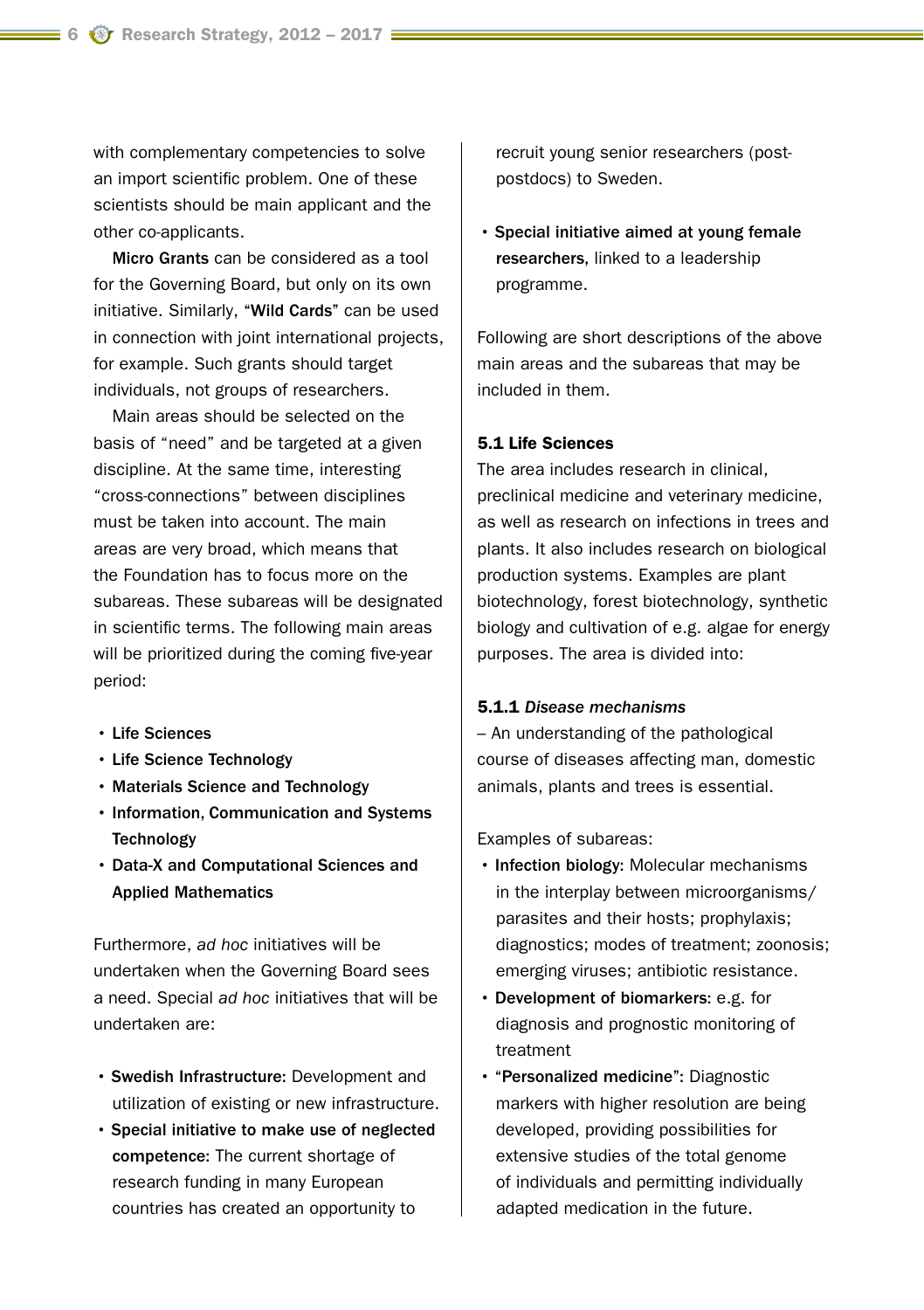- Rare diseases: Diseases with a genetic background affecting fewer than 100 people per million (Swedish definition) or fewer than 500 people per million (EU definition).
- Comparative studies of humans and domestic animals aimed at e.g. learning more about lifestyle-related disease.
- Epigenetic mechanisms, gene expression and phenotypic changes in health and disease.
- Translational research in the areas of cardiovascular diseases, cancer, autoimmune diseases and kidney diseases.
- Matrix biology: Many important physiological and pathological phenomena such as angiogenesis, metastasis of tumor cells and infections are localized in loose connective tissue.

## 5.1.2 *Biological production systems*

Examples of subareas:

- Plant biotechnology: Transgenic techniques are being used to develop resistance to biotic and abiotic stress or for the production of pharmaceuticals and defined lipid or starch qualities of high commercial interest.
- Forest biotechnology: Transgenic techniques are being used to achieve resistance to biotic or abiotic stress, to develop defined structural/chemical changes in cellulose, hemicellulose or lignin for production of polymers, viscose etc.
- Synthetic biology: Enclosed production in transgenic bacteria, fungi or microalgae of low molecular weight compounds of high commercial interest.
- Open cultivation of algae for e.g. energy purposes.

#### 5.2 Life Science Technologies

Life Science Technologies is a main area, but it is also treated under other relevant main areas, such as "Materials for health and hygiene" under "Materials Science & Technology". To be successful, research in many of its subareas has to be carried out in close collaboration between scientists from the life sciences, the engineering sciences and the natural sciences.

Subareas might include:

- Bioimaging: Techniques that permit observations of life processes from molecular interactions to complex functions at the whole-body or organism level.
- Regenerative Medicine: Isolation or production of therapeutically relevant stem cells, differentiation of the stem cells into specific cell types; production of a suitable matrix to allow a functional artificial tissue or organ to form.
- Biosensors: External, free-standing devices for measurement of different parameters in e.g. blood samples; implantable or wearable biosensors for detecting clinically important factors connected online to medical care units.
- Biomaterials: Biocompatible materials used for implants in human bodies to replace e.g. hip joints; materials used for tissue regeneration or in implanted biosensors; materials for use in dialysis machines, heart-lung machines etc.
- Systems Biology: A relatively new research field focusing on a systematic study of complex interplays in biological systems, offering new perspectives where the whole is greater than the sum of its parts.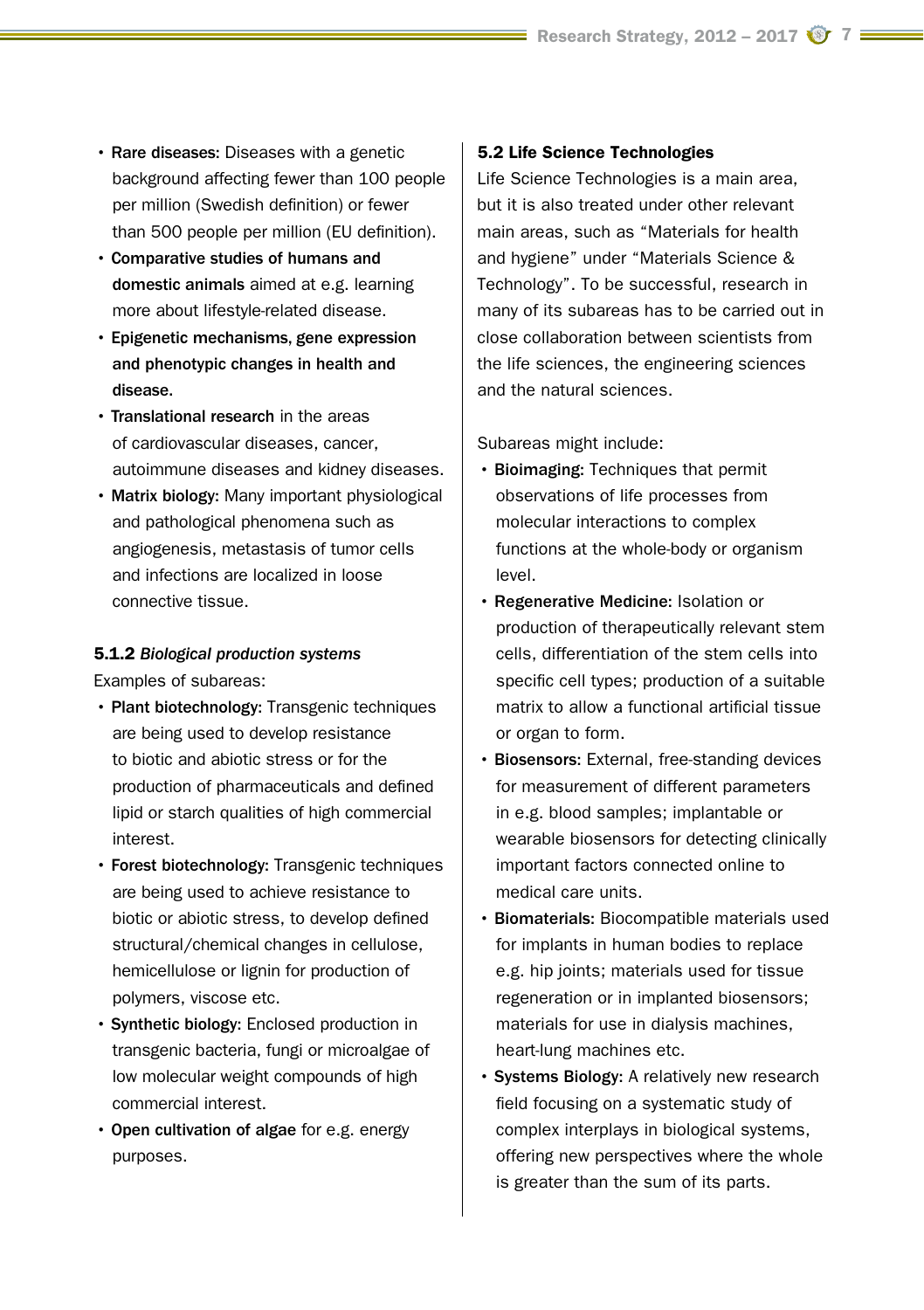#### 5.3 Materials Science and Technology

New materials technology is enabling for the development of important areas of application, such as energy conversion, ICT and medicine. Sweden is among the world leaders in industrial production of steel and advanced surface coatings. Surfaces, boundary layers and thin films for applications in environments with high temperature, high wear or pressure and high chemical or electromagnetic stress make high demands on resistant materials and are examples of areas where Sweden is strong both industrially and academically.

Initiatives in the area of materials science will take two forms: targeting a specific application, and development of new material classes.

#### 5.3.1 *Examples of areas of application*

- Energy-related materials: Batteries, light sources, combustion and hightemperature applications, fission/fusion/ radiation environments, solar cells and solar heat, low-friction applications, power transmission, electrical insulation, power electronics, high voltage, thermoelectricity.
- Cutting tools: mostly hard surfaces, but also low-friction materials and selflubricating materials. High-performance steels.
- Health and hygiene: Functional surfaces, biocompatible materials, antibacterial materials, bioactive materials, biosensors.
- Construction and buildings: Functional surfaces, for example "self-cleaning surfaces" and solar filters, but also environmentally friendly paint and building integration of active components.
- Extreme situations and environments: resistance to friction, temperature,

corrosion and chemicals. Advanced surface technology is vital in this subarea as well.

- Packaging materials: Lightweight materials, sustainable and recyclable materials, active packaging materials used e.g. for detecting whether the contents of the package are damaged or degraded, or materials with printed electronic circuitry for advanced logistics or presentation of dynamic information.
- Research for product realisation: Those countries that can convert research results into low- cost processes, with no loss of quality, are the ones who will profit industrially. Research programmes that take this into account at an early stage are more likely to achieve this.
- Sustainable raw materials and recycling technology: Sweden has an efficient mining industry and good recycling procedures for bulk metals. However, innovative processes are needed for extraction and separation of rare earth metals from slag, electronic scrap etc.

#### 5.3.2 *Examples of material classes*

- Surfaces, layers and thin films: In many applications the surface affects the properties of the material far more than the bulk does. A typical example is in machining, where a thin layer of a hard material such as silicon carbide can prolong the life of a cutting tool several times over. Another example is electronics, where most basic components are manufactured by advanced thin film application techniques.
- Fibres and composites: By combining different structural constituents in a material, its area of application can be extended, for example carbon fibre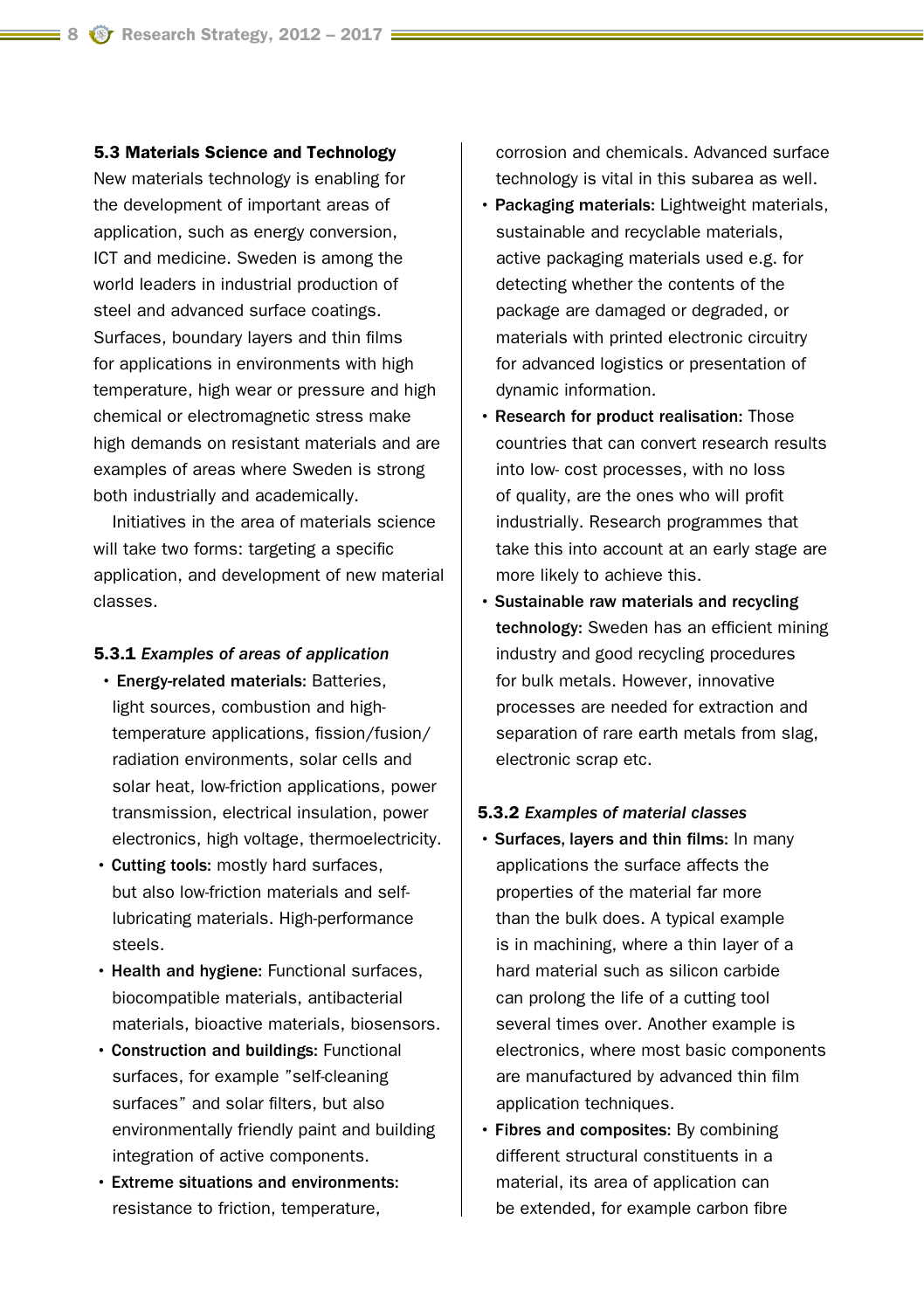materials combine low weight with high stiffness and resistance.

- Low-dimensional materials and nanomaterials: Nanotechnology provides ways to create new materials from the smallest components. Molecules, atoms and even electrons and photons can be detected and manipulated. Basic research in this area can lead to entirely new paradigms for material systems and techniques.
- Polymers: Polymers are often used to create flexible materials that are useful in for example applications within medical diagnostics using wearable or integrated sensors. Polymer technology makes it possible to create new lightweight and biodegradable materials for medical applications or recyclable and environmentally friendly packaging materials.
- Metals and alloys: Metals are still the dominant materials in a large part of the Swedish industrial sector. Certain paradigms in, for example, the automotive industry are centred around metal and welding technology, a situation that is not likely to change quickly. However, the use of lightweight alloys could lead to greater energy efficiency for the end users. Alloys can also combine properties such as hardness and toughness.
- Insulators: Insulating materials are of great importance for Swedish power industry and its subcontractors. Cables able to withstand higher voltages than today are needed to transmit electrical power over long distances from future energy sources.
- Magnetic materials: There are strong academic groups in the field of magnetic material research in Sweden. Research

in this area could yield, for example, new sensors and more efficient electrical motors.

## 5.4 Information, Communication and Systems Technology

Society is becoming increasingly dependent on high-performing and well-functioning communications networks, not only for pure communications applications, but also as carriers of critical information for various purposes in electric power distribution (smart electricity networks), transport, health and the like. Nearly all advanced industrial products today contain systems that can be described as software-intensive. They create a platform for the ICT (Information and Communication Technology) on which we are becoming increasingly dependent. This imposes numerous demands on the properties of the infrastructure. Various requirements on design, analysis, availability, security, integrity and reliability must all be satisfied – often in real time.

Subareas might include:

- Systems architecture and systems technology: "Systems of Systems" – techniques, methods and tools for creating systems combining hardware and software components.
- Software technology: Development methods, programming languages and tools to support them that may be used in the ever-evolving development of software.
- Software systems: Computer programs, procedures and rules for the operation of a computer system and that can be stored in a computer's memory.
- Networks and radio: Networks of computers and sensors, often using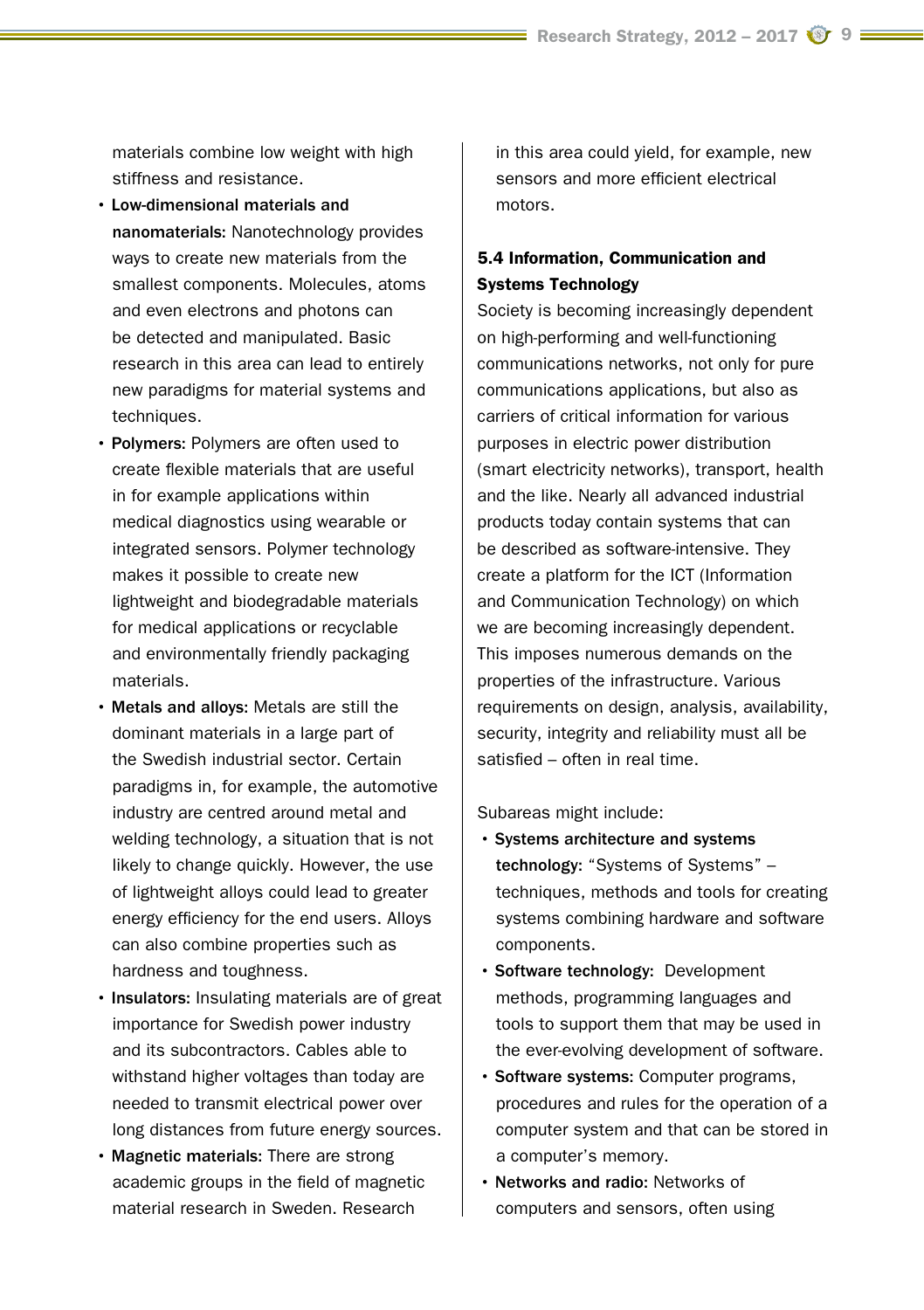radio waves to transfer information, are ubiquitous in modern society.

- Embedded and autonomous systems: Embedded systems are computer systems integrated into other products such as cars or mobile phones. Autonomous systems are embedded systems that can act independently, such as a robot or an unmanned vehicle.
- Electronics and photonics: These are the hardware technologies that underlie the information technology revolution, where electrons and photons, respectively, are used for information handling and communications.
- Robotics: The design, construction, operation and application of robots – in some cases autonomous embedded systems capable of humanoid tasks such as interacting with their surroundings and with humans.

## 5.5 Data-X and Computational Sciences and Technologies and Applied Mathematics

This field is divided into Data-X on the one hand and Computational Sciences & Technologies and Applied Mathematics on the other, where the main focus of the first area is within Information Technology and the other within Mathematics. Calls for proposals may address both of these areas to guarantee that applications that overlap both areas are considered.

### 5.5.1 *Subareas within Data-X might include:*

- Visualisation: Techniques for transforming data sets into representations that can be interpreted by the human eye.
- Database systems: Collections of data streams organized by a computer system.
- Information systems: Collections

of hardware, software, people and procedures, including development and implementation methodologies that aim to produce quality information.

- Data mining: Techniques for discovering new patterns in large datasets.
- Streaming data: Development of database systems for handling very large and constantly changing datasets and methods for the analysis of such data.
- Bioinformatics: A multidisciplinary research area where algorithms for the analysis of biological and medical data are developed. Areas of application include structuring and storage of large amounts of data, visualization of data such as protein structures, phylogenetic relationships, genomics, modeling of evolutionary and cell biology data, analyses of DNA and protein sequences etc.

## 5.5.2 *Computational Sciences and Technology and Applied Mathematics may include the following subareas:*

- Tools for high-performance computing: For all areas of application.
- Simulation and modeling: Modeling refers to the construction of mathematical representations describing some "system". Simulation employs such (computer) models to study the system under specified conditions, for example in interaction with humans or other challenging surroundings.
- Applied and engineering mathematics: The mathematical fields in direct contact with technological or scientific applications, including analysis, mathematical statistics, stochastic processes, optimization and systems theory.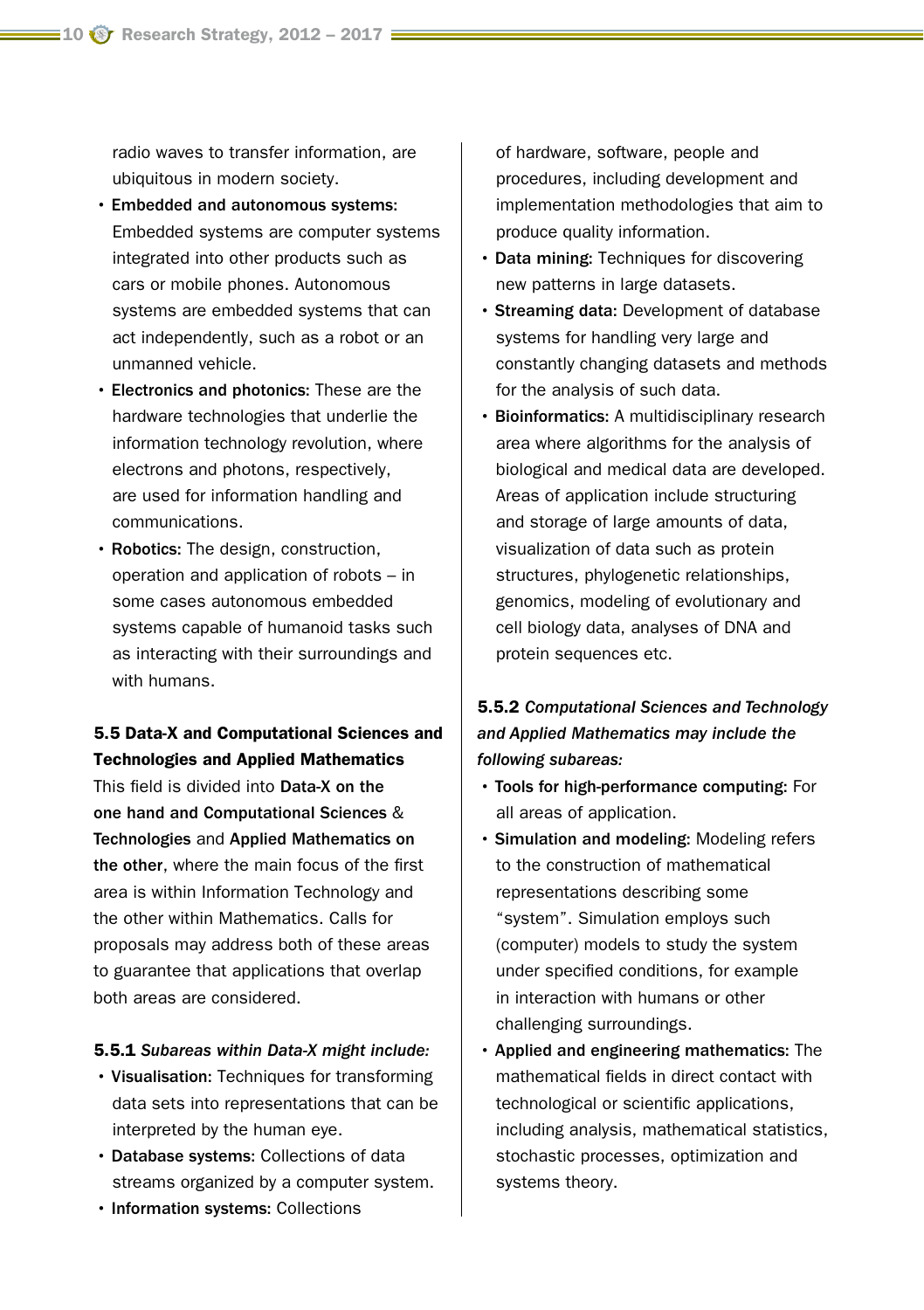### 5.6 Swedish Infrastructure

The Science for Life Laboratory, the ESS (European Spallation Source) and Max IV are three facilities that can contribute to the Swedish adoption of technologies developed at similar facilities in other parts of the world as well as to new technology development in Sweden, for example of instruments. It is therefore important to encourage Swedish scientists to use these facilities. Support

may be needed to stimulate interest in utilizing the facilities and to enhance competence in the research community, especially among young researchers and researchers in scientific fields where the techniques offered by the facilities have not previously been used. Another way to build future competence could be to support graduate schools in fields where the facilities will be utilized.